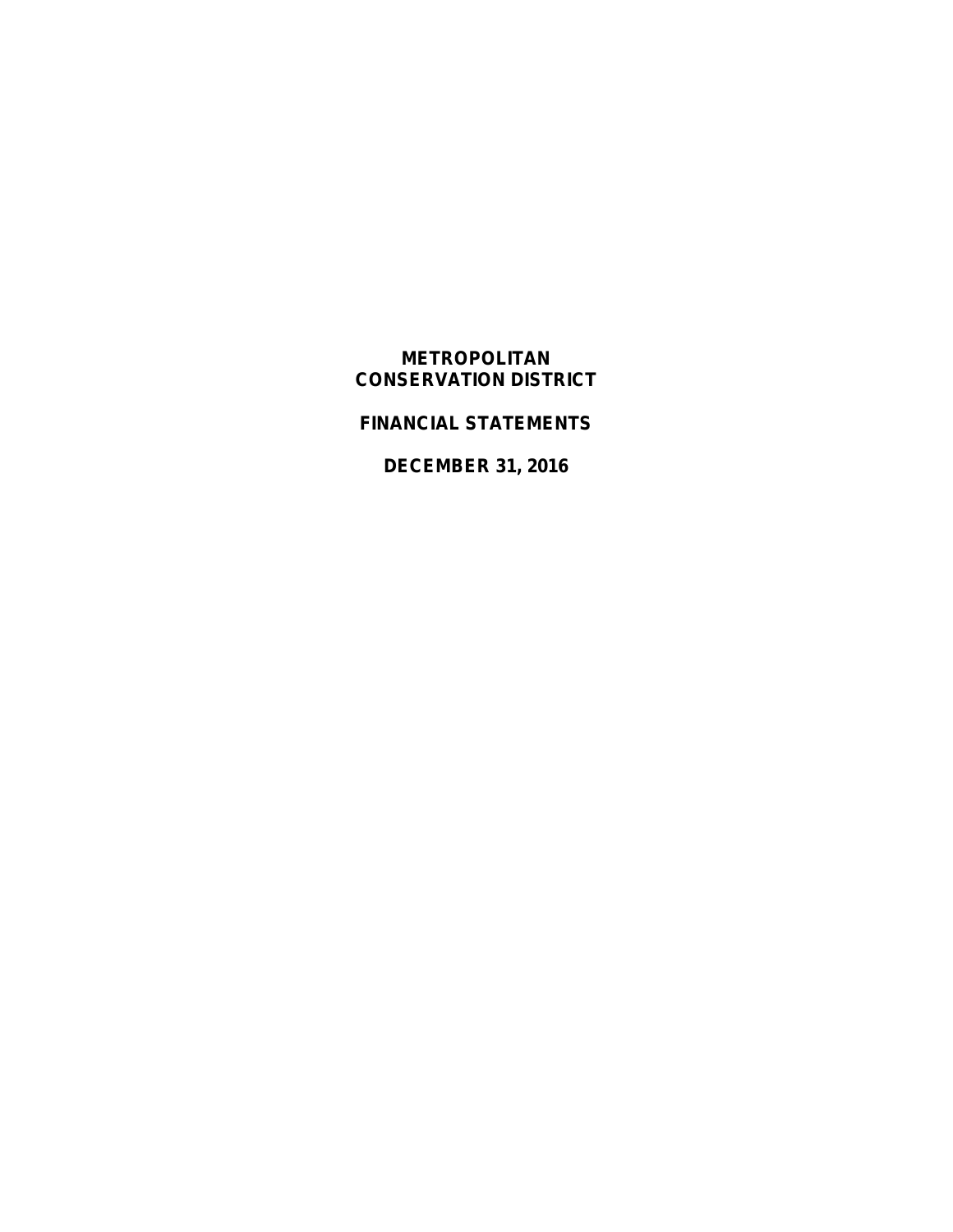## **TABLE OF CONTENTS**

| <b>FINANCIAL SECTION</b>                                                                                                                                                                                                    | Page |
|-----------------------------------------------------------------------------------------------------------------------------------------------------------------------------------------------------------------------------|------|
| Independent Auditor's Report                                                                                                                                                                                                | 1    |
| Management's Discussion and Analysis                                                                                                                                                                                        | 3    |
| <b>BASIC FINANCIAL STATEMENTS</b>                                                                                                                                                                                           |      |
| Statement of Net Position and Governmental Fund Balance Sheet                                                                                                                                                               | 6    |
| Statement of Activities and Governmental Fund Revenues,<br><b>Expenditures and Changes In Fund Balance</b>                                                                                                                  | 7    |
| Notes to the Financial Statements                                                                                                                                                                                           | 8    |
| <b>REQUIRED SUPPLEMENTARY INFORMATION</b>                                                                                                                                                                                   |      |
| Budgetary Comparison Statement, Budget and Actual,<br><b>General Fund</b>                                                                                                                                                   | 14   |
| <b>ADDITIONAL REPORTS</b>                                                                                                                                                                                                   |      |
| Minnesota Legal Compliance Report                                                                                                                                                                                           | 15   |
| Independent Auditor's Report on Internal Control Over<br>Financial Reporting and on Compliance and Other Matters<br>Based on an Audit of Financial Statements Performed in<br>Accordance With Government Auditing Standards | 16   |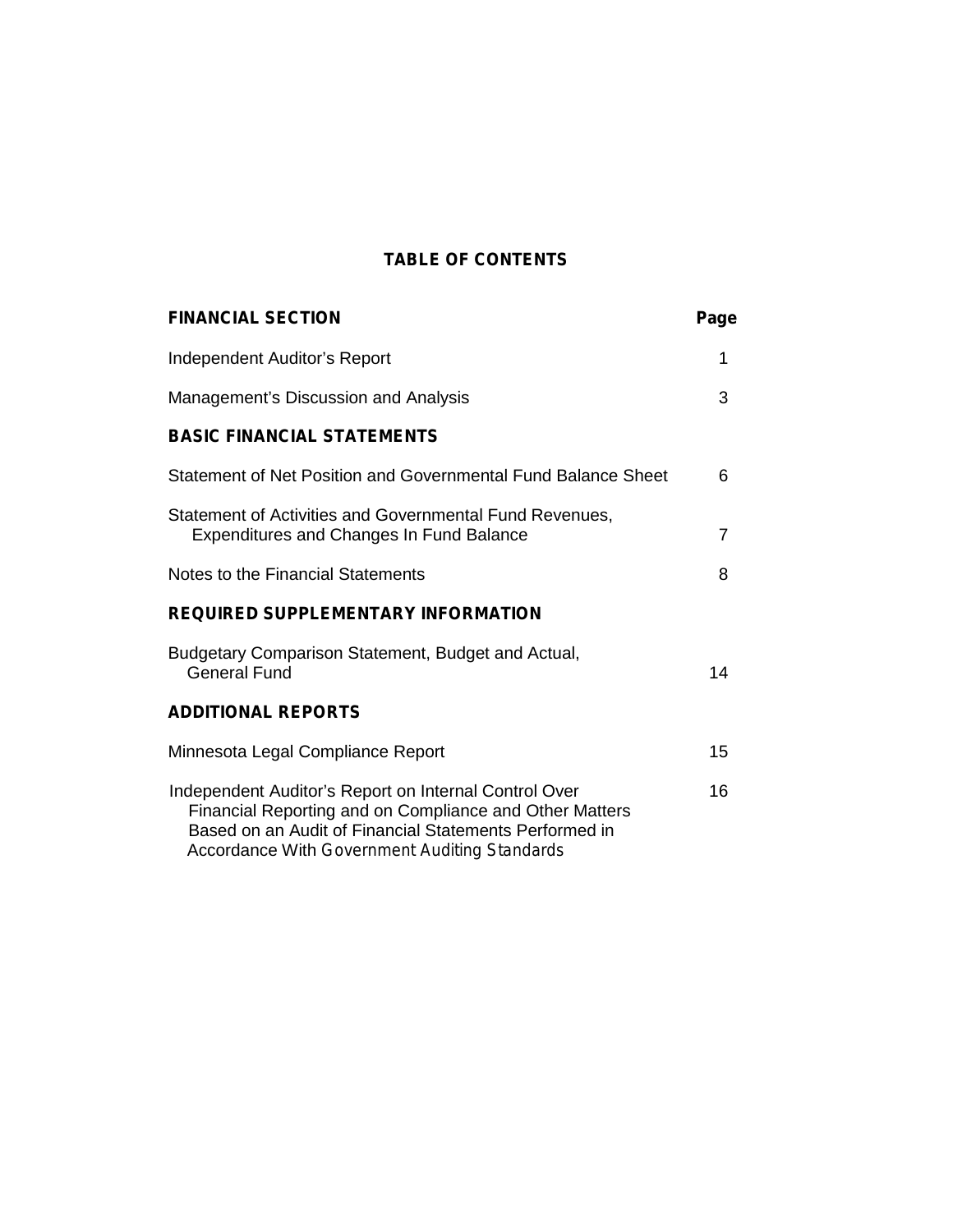# **PETERSON COMPANY LTD.**

## **INDEPENDENT AUDITOR'S REPORT**

Board of Supervisors Metropolitan Conservation District Jordan, Minnesota

## **Report on the Financial Statements**

We have audited the accompanying financial statements of the governmental activities and the general fund of Metropolitan Conservation District, Jordan, Minnesota, as of and for the year ended December 31, 2016, and the related notes to the financial statements, which collectively comprise the District's basic financial statements as listed in the table of contents.

## *Management's Responsibility* **for the Financial Statements**

Management is responsible for the preparation and fair presentation of these financial statements in accordance with accounting principles generally accepted in the United States of America. This includes the design, implementation, and maintenance of internal control relevant to the preparation and fair presentation of financial statements that are free from material misstatement, whether due to fraud or error.

## *Auditor's Responsibility*

Our responsibility is to express opinions on these financial statements based on our audit. We conducted our audit in accordance with auditing standards generally accepted in the United States of America and the standards applicable to financial audits contained in *Government Auditing Standards*, issued by the Comptroller General of the United States. Those standards require that we plan and perform the audit to obtain reasonable assurance about whether the financial statements are free from material misstatement.

An audit involves performing procedures to obtain audit evidence about the amounts and disclosures in the financial statements. The procedures selected depend on the auditor's judgment, including the assessment of the risks of material misstatement of the financial statements, whether due to fraud or error. In making those risk assessments, the auditor considers internal control relevant to the entity's preparation and fair presentation of the financial statements in order to design audit procedures that are appropriate in the circumstances, but not for the purpose of expressing an opinion on the effectiveness of the entity's internal control. Accordingly, we express no such opinion. An audit also includes evaluating the appropriateness of accounting policies used and the reasonableness of significant accounting estimates made by management, as well as evaluating the overall presentation of the financial statements.

We believe that the audit evidence we have obtained is sufficient and appropriate to provide a basis for our audit opinions.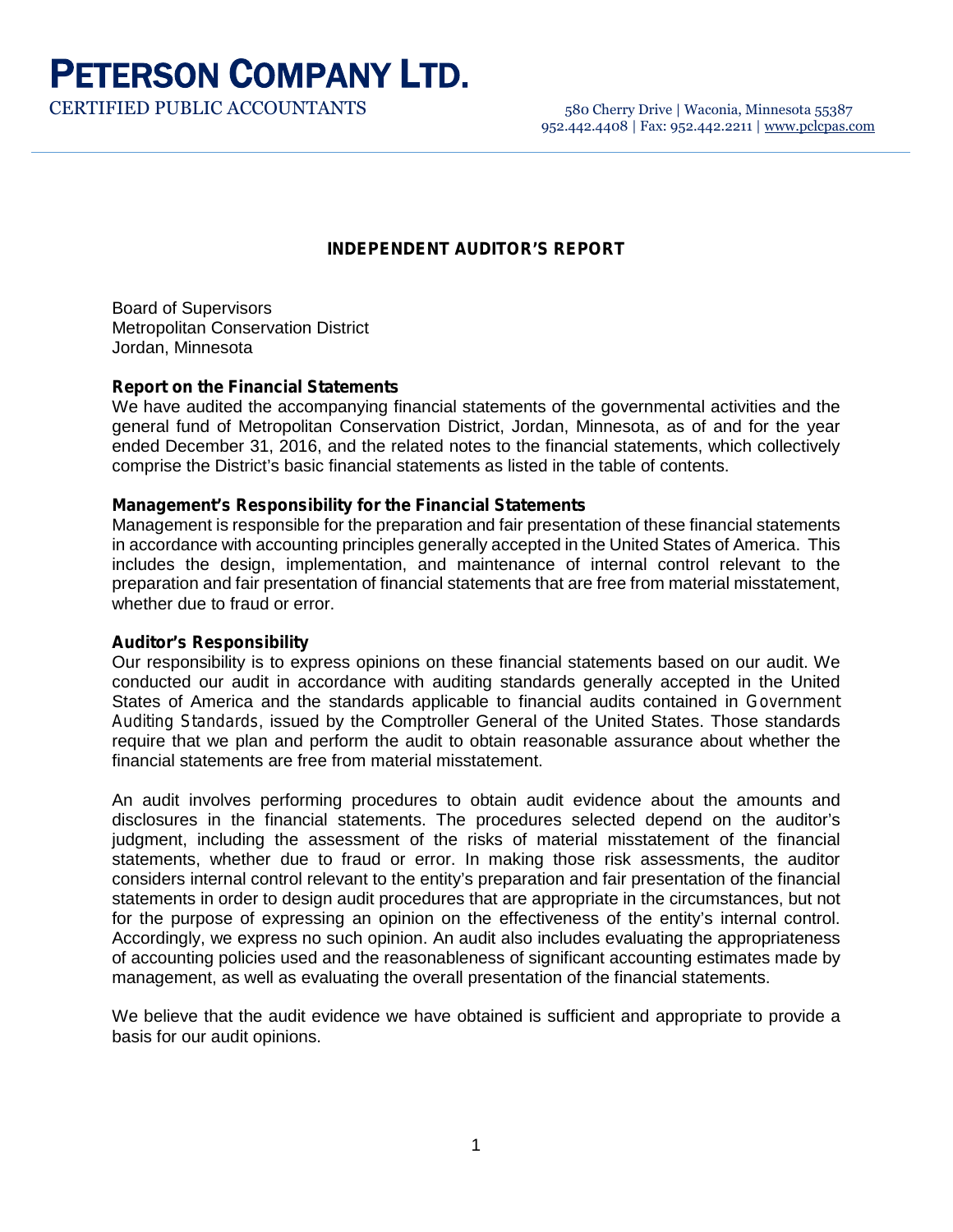## *Opinions*

In our opinion, the financial statements referred to above present fairly, in all material respects, the respective financial position of the governmental activities and the general fund of the Metropolitan Conservation District as of December 31, 2016, and the respective changes in financial position for the general fund for the year then ended in accordance with accounting principles generally accepted in the United States of America.

## *Other Matters*

#### *Required Supplementary Information*

Accounting principles generally accepted in the United States of America require that the management's discussion and analysis on pages 3–5 and the budgetary comparison statement on page 14 be presented to supplement the basic financial statements. Such information, although not a part of the basic financial statements, is required by the Governmental Accounting Standards Board, who considers it to be an essential part of financial reporting for placing the basic financial statements in an appropriate operational, economic, or historical context. We have applied certain limited procedures to the required supplementary information in accordance with auditing standards generally accepted in the United States of America, which consisted of inquiries of management about the methods of preparing the information and comparing the information for consistency with management's responses to our inquiries, the basic financial statements, and other knowledge we obtained during our audit of the basic financial statements. We do not express an opinion or provide any assurance on the information because the limited procedures do not provide us with sufficient evidence to express an opinion or provide any assurance.

## **Other Reporting Required by Government Auditing Standards**

In accordance with *Government Auditing Standards*, we have also issued our report dated August 18, 2017, on our consideration of the Metropolitan Conservation District's internal control over financial reporting and on our tests of its compliance with certain provisions of laws, regulations, contracts, and grant agreements and other matters. The purpose of that report is to describe the scope of our testing of internal control over financial reporting and compliance and the results of that testing, and not to provide an opinion on internal control over financial reporting or on compliance. That report is an integral part of an audit performed in accordance with *Government Auditing Standards* in considering Metropolitan Conservation District's internal control over financial reporting and compliance.

Peterson Company Ltd

PETERSON COMPANY LTD. Certified Public Accountants Waconia, Minnesota

August 18, 2017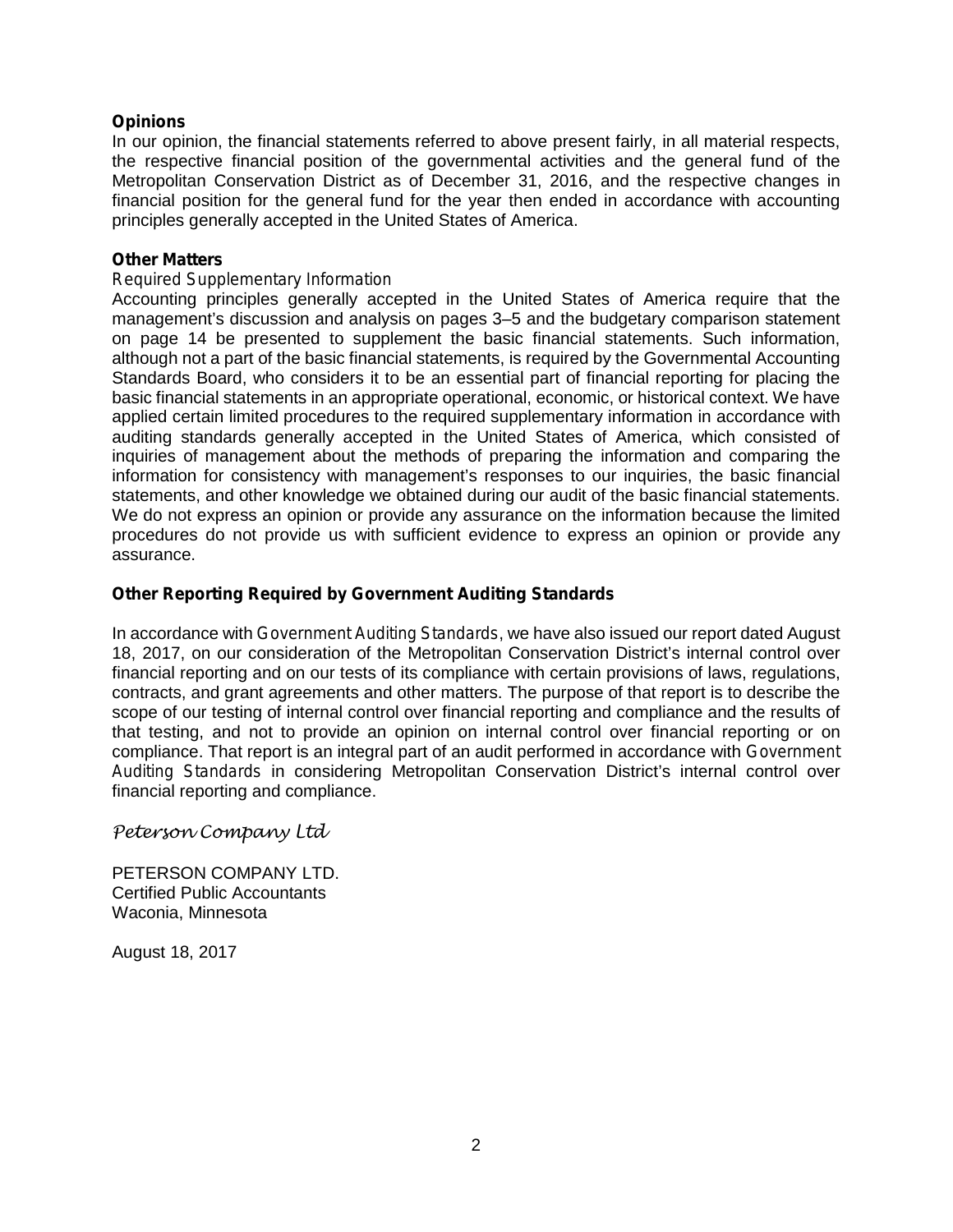## **MANAGEMENT'S DISCUSSION AND ANALYSIS METROPOLITAN CONSERVATION DISTRICT DECEMBER 31, 2016**

The Metropolitan Conservation District is organized under provisions of Minnesota Statutes Chapter 103C. The District is governed by a Board of Supervisors composed of representatives from member Soil and Water Conservation Districts. The member Soil and Water Conservation Districts are Anoka, Carver, Chisago, Dakota, Hennepin, Isanti, Ramsey, Scott, Sherburne, Washington and Wright.

The Metropolitan Conservation District's discussion and analysis provides an overview of the District's financial activities for the fiscal year ended December 31, 2015. Since this information is designed to focus on the current year's activities, resulting changes, and currently known facts, it should be read in conjunction with the financial statements.

## **USING THIS ANNUAL REPORT**

This annual report consists of three parts: management's discussion and analysis (this section), the basic financial statements, and required supplementary information. The basic financial statements include a series of financial statements. The Statement of Net Position and the Statement of Activities provide information about the activities of the District as a whole and present a longer-term view of the District's finances. For governmental activities, financial statements tell how services were financed in the short term as well as what remains for future spending. Fund financial statements also report the District's operations in more detail than the government-wide statements by providing information about the District's general fund. Since Districts are single-purpose, special-purpose government units, the District combines the government-wide and fund financial statements into a single presentation.

## **The Statement of Net Position and the Statement of Activities**

One of the most important questions asked about the District's finances is, "Is the District as a whole better or worse off as a result of the year's activities?" The Statement of Net Position and the Statement of Activities report information about the District as a whole and about its activities in a way that helps answer this question. These statements include all assets and liabilities using the accrual basis of accounting, which is similar to the accounting used by most private-sector companies. All of the current year's revenues and expenses are taken into account regardless of when cash is received or paid.

These two statements report the District's net position and changes in them. You can think of the District's net position — the difference between assets and liabilities — as one way to measure the District's financial health, or financial position. Over time, increases or decreases in the District's net position are one indicator of whether its financial health is improving or deteriorating. You will need to consider other non-financial factors, however, such as changes in the state and local governmental funding, to assess the overall health of the District.

In the Statement of Net Position and the Statement of Activities, the District presents governmental activities. All of the District's basic services are reported here. Appropriations from the state finance most activities.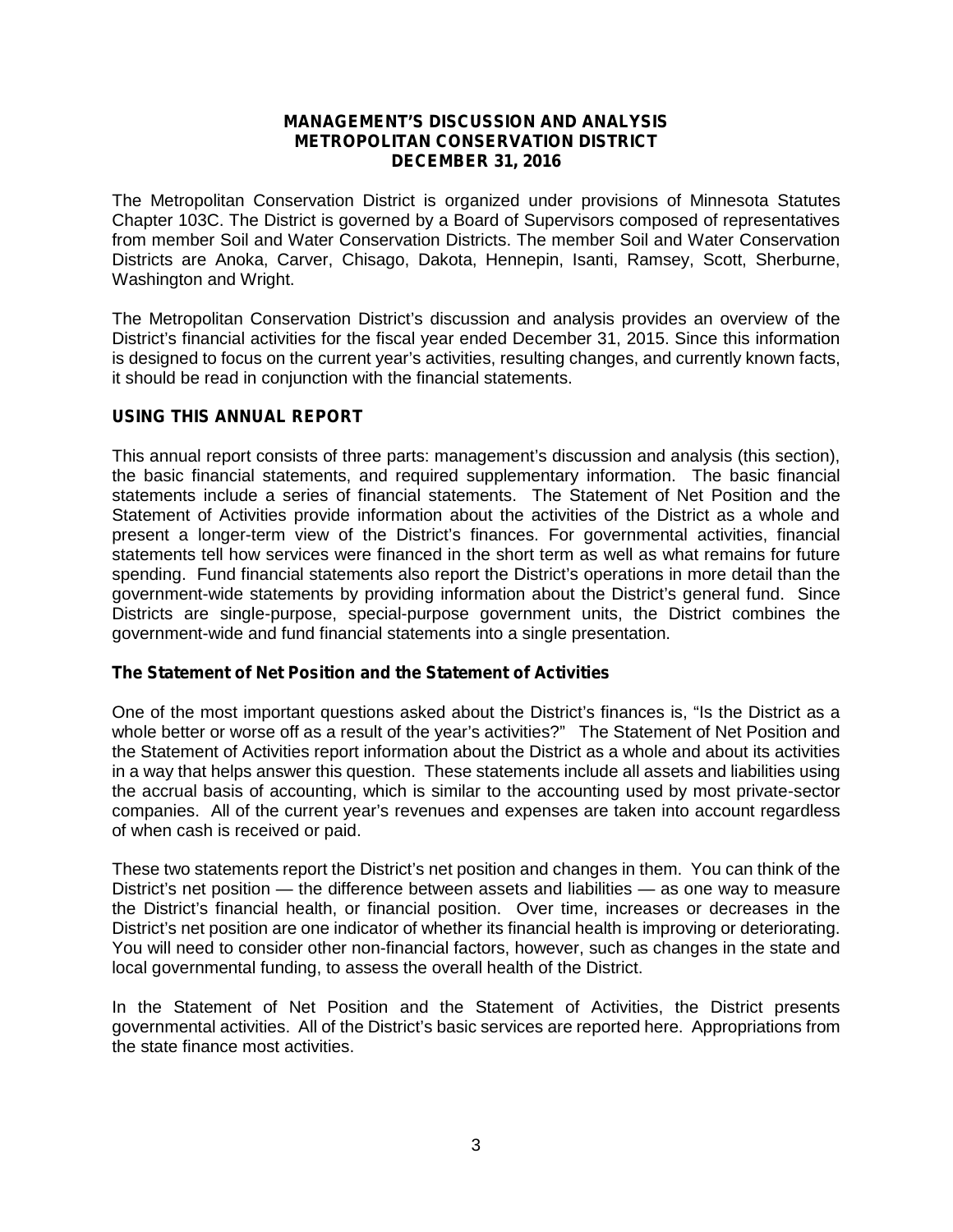## **Reporting the District's General Fund**

Our analysis of the District's general fund is part of this report. The fund financial statements provide detailed information about the general fund—not the District as a whole. The District presents only a general fund, which is a governmental fund. All of the District's basic services are reported in the general fund, which focuses on how money flows into and out of the fund and the balances left at year-end that are available for spending. The fund is reported using an accounting method called modified accrual accounting. This method measures cash and all other financial assets that can be readily converted to cash. The general fund statements provide a detailed short-term view of the District's general government operations and the basic services it provides. Governmental fund information helps you determine whether there are more or fewer financial resources that can be spent in the near future to finance the District's programs. We describe the relationship (or differences) between governmental activities (reported in the Statement of Net Position and the Statement of Activities) and governmental funds in a reconciliation included with the financial statements.

## **THE DISTRICT AS A WHOLE**

Our analysis focuses on the net position and change in net position of the District's governmental activities.

Net Position:

|                                     | <b>Governmental Activities</b> |               |
|-------------------------------------|--------------------------------|---------------|
|                                     | 2016                           | 2015          |
| <b>Current Assets</b>               | 767,684<br>\$                  | 399,115<br>\$ |
| Capital Assets, net of depreciation | 161,236                        | 67,594        |
| <b>Total Assets</b>                 | 928,920                        | 466,709       |
|                                     |                                |               |
| <b>Current Liabilities</b>          | 708,604                        | 330,210       |
| <b>Total Liabilities</b>            | 708,604                        | 330,210       |
|                                     |                                |               |
| <b>Investment in Capital Assets</b> | 161,236<br>S                   | \$<br>67,594  |
| Unrestricted                        | 59,080                         | 68,905        |
| <b>Total Net Position</b>           | 220,316                        | 136,499       |

Net position of the District's governmental activities increased by \$83,817. Unrestricted net position, the part of net position that can be used to finance day-to-day operations without constraints established by debt covenants, enabling legislation, or other legal requirements changed from \$68,905 at December 31, 2015 to \$59,080 at December 31, 2016.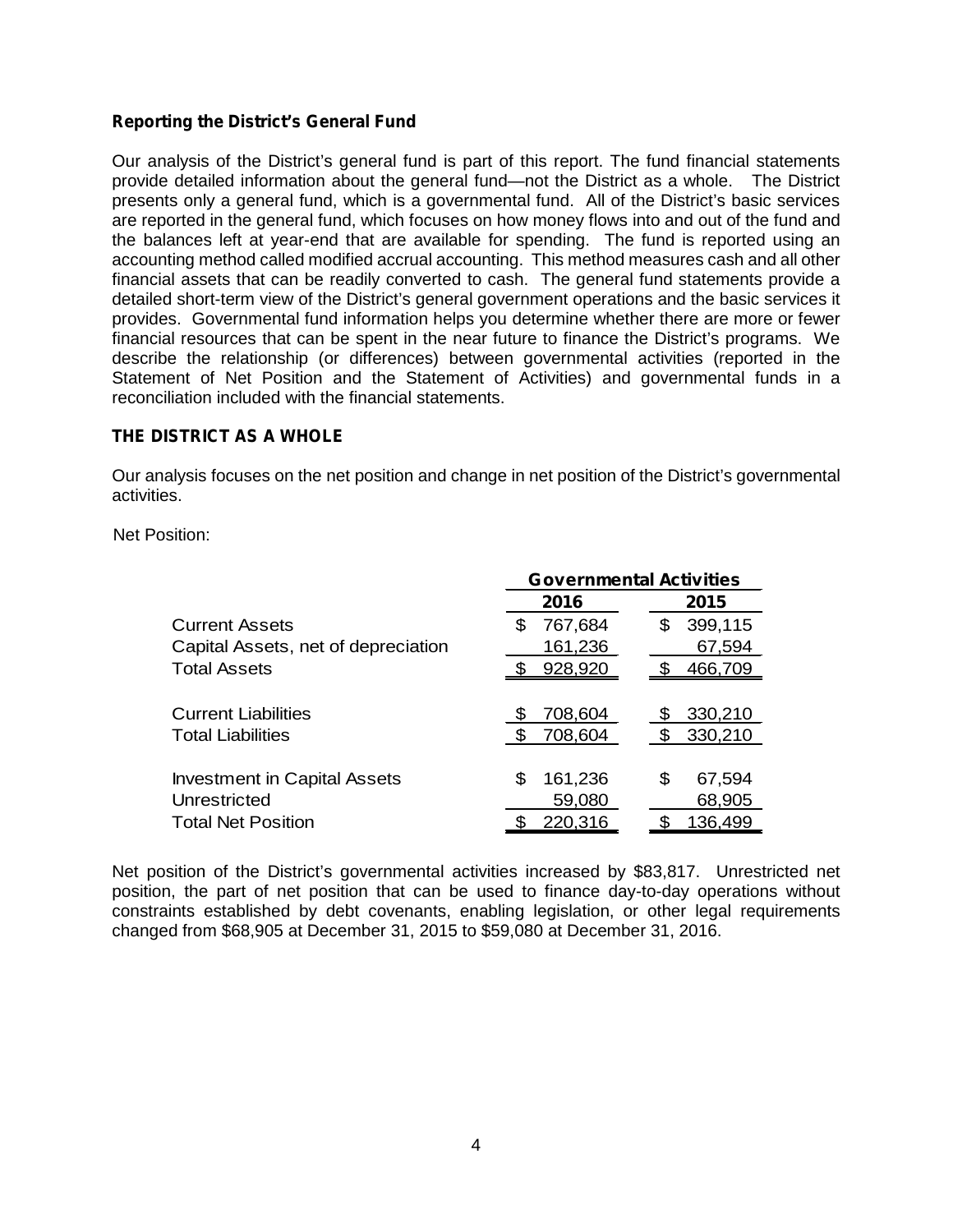Change in Net Position:

|                                     | <b>Governmental Activities</b> |                |  |  |
|-------------------------------------|--------------------------------|----------------|--|--|
| <b>Revenues</b>                     | 2016                           | 2015           |  |  |
| Intergovernmental                   | 572,119<br>S                   | \$<br>136,851  |  |  |
| <b>Investment Earnings</b>          | 1,199                          | 782            |  |  |
| <b>Miscellaneous</b>                | 1,435                          | 6,345          |  |  |
| <b>Total Revenues</b>               | 574,753                        | 143,978        |  |  |
|                                     |                                |                |  |  |
| <b>Expenditures</b>                 |                                |                |  |  |
| Conservation                        | 490,936                        | 154,363<br>\$  |  |  |
| <b>Total Expenditures</b>           | 490,936                        | 154,363        |  |  |
|                                     |                                |                |  |  |
| Increase (decrease) in Net Position | 83,817                         | \$<br>(10,385) |  |  |

The District's total revenues increased by \$430,775. The total cost of programs and services increased by \$336,573.

## **THE DISTRICT'S FUNDS**

As the District completed the year, its general fund as presented in the balance sheet reported a combined fund balance of \$59,080, which is below last year's total of \$68,905.

## **General Fund Budgetary Highlights**

The actual charges to appropriations (expenditures) were \$102,215 below the final budgeted amounts. The most significant negative variance of \$201,347 occurred in State Project Expenditures. The most significant positive variance of \$235,457 occurred in Other Services and Charges.

## **CAPITAL ASSETS & LONG-TERM LIABILITIES**

## **Capital Assets**

At the end of 2016, the District had \$161,236 invested in capital assets, including equipment and software. This amount represents a net increase (including additions and deletions) of \$93,642 from last year.

## **CONTACTING THE DISTRICT'S FINANCIAL MANAGEMENT**

This financial report is designed to provide our citizens, customers and creditors with a general overview of the District's finances and to show the District's accountability for the money it receives. If you have questions about this report or need additional financial information, contact Metropolitan Conservation District's fiscal agent, Scott Soil and Water Conservation District at 7151 W 190<sup>th</sup> St, Suite 125, Jordan, MN 55352. The phone number is 952-492-5425.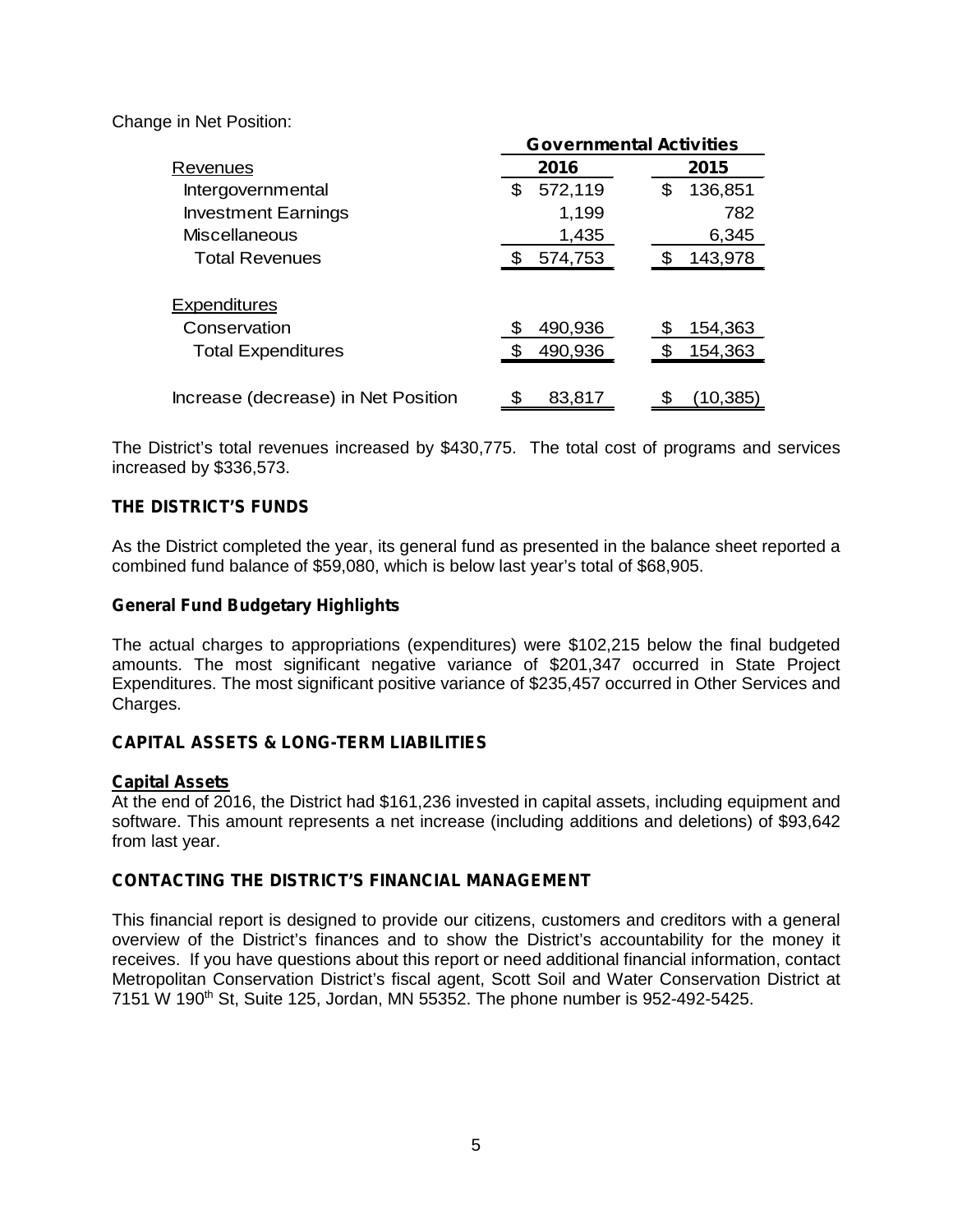## **METROPOLITAN CONSERVATION DISTRICT JORDAN, MINNESOTA STATEMENT OF NET POSITION AND GOVERNMENTAL FUND BALANCE SHEET DECEMBER 31, 2016**

|                                             | General<br>Fund           |         | Adjustments |          | Statement of<br><b>Net Position</b> |
|---------------------------------------------|---------------------------|---------|-------------|----------|-------------------------------------|
| <b>Assets</b>                               |                           |         |             |          |                                     |
| Cash                                        | \$                        | 734,389 | \$          |          | \$<br>734,389                       |
| <b>Accounts Receivable</b>                  |                           | 33,295  |             |          | 33,295                              |
| Capital Assets:                             |                           |         |             |          |                                     |
| Equipment (net of accumulated depreciation) |                           |         |             | 161,236  | 161,236                             |
| <b>Total Assets</b>                         | $\boldsymbol{\mathsf{S}}$ | 767,684 | $\bigoplus$ | 161,236  | \$<br>928,920                       |
| Liabilities                                 |                           |         |             |          |                                     |
| <b>Current Liabilities:</b>                 |                           |         |             |          |                                     |
| <b>Unearned Revenue</b>                     | \$                        | 618,593 | \$          |          | \$<br>618,593                       |
| <b>Accounts Payable</b>                     |                           | 89,169  |             |          | 89,169                              |
| Sales Tax Payable                           |                           | 842     |             |          | 842                                 |
| <b>Total Liabilities</b>                    | \$                        | 708,604 | \$          |          | \$<br>708,604                       |
| <b>Fund Balance/Net Position</b>            |                           |         |             |          |                                     |
| <b>Fund Balance</b>                         |                           |         |             |          |                                     |
| Unassigned                                  | \$                        | 59,080  | \$          | (59,080) | \$                                  |
| <b>Total Fund Balance</b>                   | Ŝ                         | 59,080  | S           | (59,080) | \$                                  |
| <b>Net Position</b>                         |                           |         |             |          |                                     |
| <b>Investments in Capital Assets</b>        |                           |         | \$          | 161,236  | \$<br>161,236                       |
| Unrestricted                                |                           |         |             | 59,080   | 59,080                              |
| <b>Total Net Position</b>                   |                           |         |             | 220,316  | \$<br>220,316                       |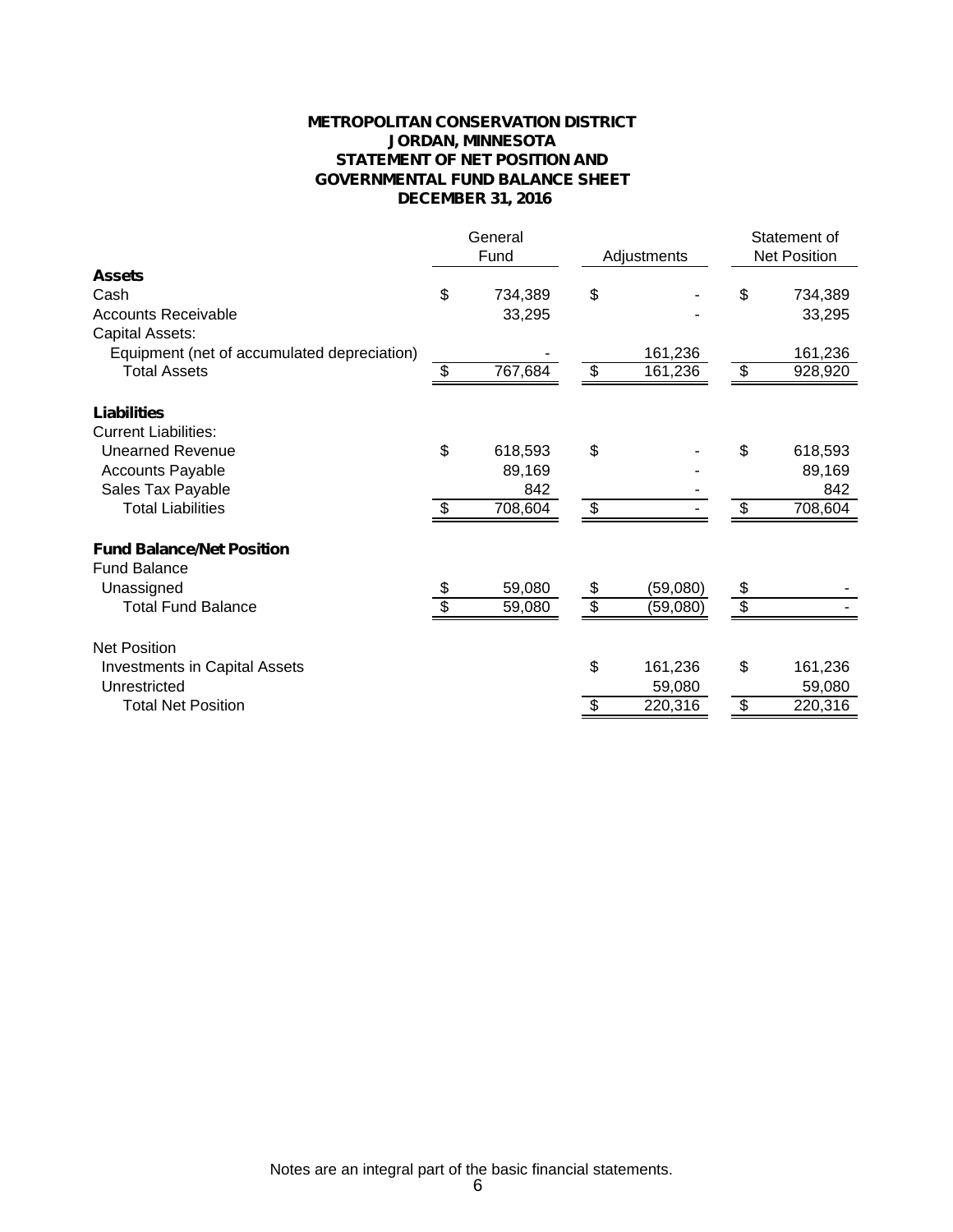## **METROPOLITAN CONSERVATION DISTRICT JORDAN, MINNESOTA STATEMENT OF ACTIVITIES AND GOVERNMENTAL FUND REVENUES, EXPENDITURES AND CHANGES IN FUND BALANCE FOR THE YEAR ENDED DECEMBER 31, 2016**

|                                              | General<br>Fund            |         | Adjustments               |            | Statement of<br>Activities |         |
|----------------------------------------------|----------------------------|---------|---------------------------|------------|----------------------------|---------|
| <b>Revenues</b>                              |                            |         |                           |            |                            |         |
| Intergovernmental                            | \$                         | 572,119 | \$                        |            | \$                         | 572,119 |
| <b>Investment Earnings</b>                   |                            | 1,199   |                           |            |                            | 1,199   |
| <b>Miscellaneous</b>                         |                            | 1,435   |                           |            |                            | 1,435   |
| <b>Total Revenues</b>                        | $\boldsymbol{\mathsf{\$}}$ | 574,753 | \$                        |            | \$                         | 574,753 |
| <b>Expenditures/Expenses</b>                 |                            |         |                           |            |                            |         |
| Conservation                                 |                            |         |                           |            |                            |         |
| Current                                      | \$                         | 464,524 | \$                        | 26,412     | \$                         | 490,936 |
| <b>Capital Outlay</b>                        |                            | 120,054 |                           | (120, 054) |                            |         |
| <b>Total Expenditures/Expenses</b>           | \$                         | 584,578 | $\boldsymbol{\mathsf{S}}$ | (93, 642)  | \$                         | 490,936 |
| Excess of Revenues Over (Under)              |                            |         |                           |            |                            |         |
| Expenditures/Expenses                        | \$                         | (9,825) | \$                        | 93,642     | \$                         | 83,817  |
| Fund Balance/Net Position January 1          | \$                         | 68,905  | \$                        | 67,594     | \$                         | 136,499 |
| <b>Fund Balance/Net Position December 31</b> | \$                         | 59,080  | \$                        | 161,236    | \$                         | 220,316 |

Notes are an integral part of the basic financial statements.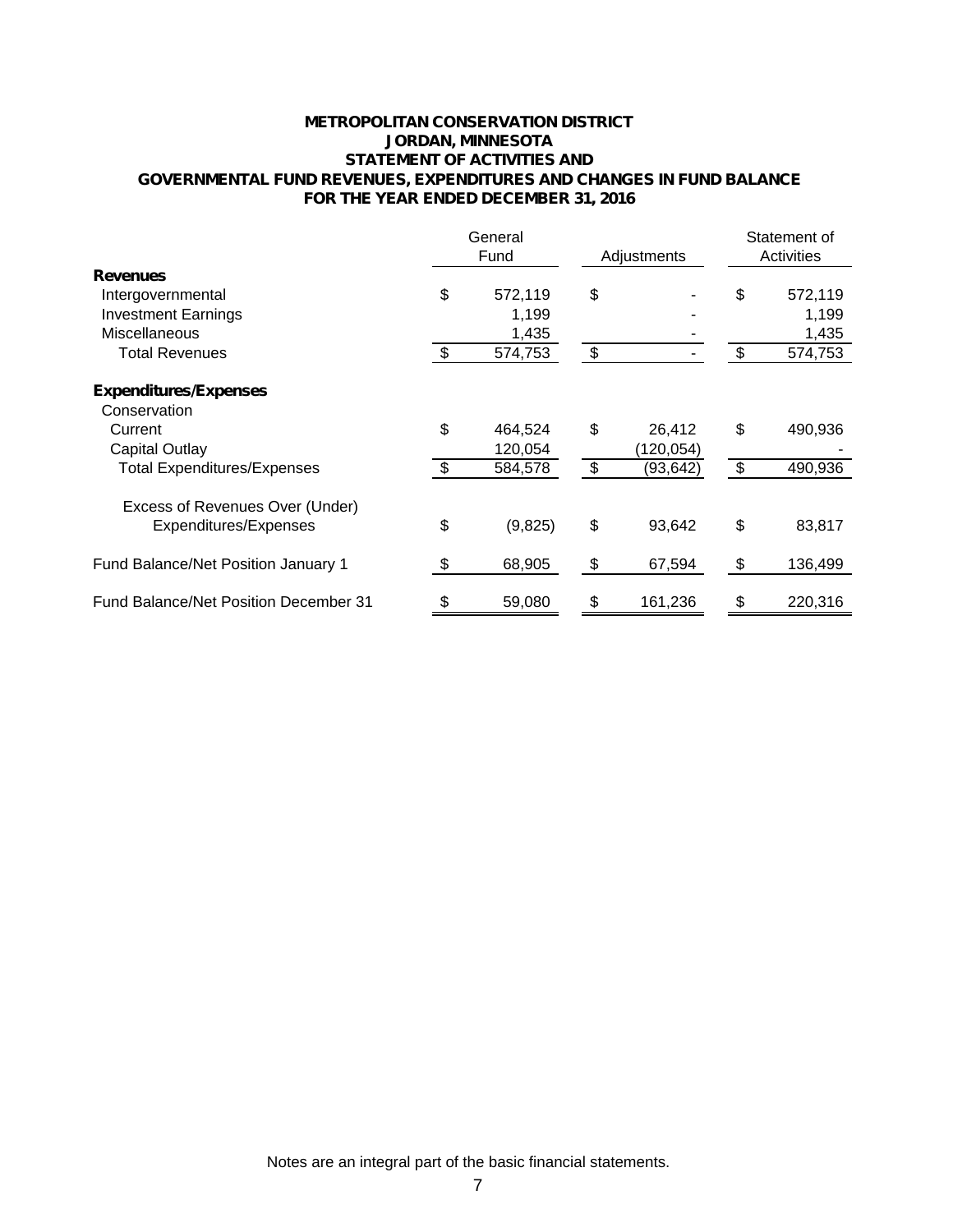## **Note 1 - Summary of Significant Accounting Policies**

The financial reporting policies of the Metropolitan Conservation District conform to generally accepted accounting principles. The Governmental Accounting Standards Board (GASB) is responsible for establishing GAAP for state and local governments through its pronouncements (statements and interpretations).

## Financial Reporting Entity

The Metropolitan Conservation District is organized under the provisions of Minnesota Statutes Chapter 103C. The District is governed by a Board of Supervisors composed of one member from each of the participating Soil and Water Conservation Districts.

The purpose of the District is to help member Districts improve their efficiency and capacity to deliver local conservation programs and services that promote conservation of soil, water and related natural resources, as well as to assist with implementation of projects having mutual benefits. Improved efficiency and capacity are achieved by administering coordinated programs that provide economies of scale and shared technical expertise that Districts – operating independently – would not have.

Each fiscal year the District develops a work plan which is used as a guide in using resources effectively to provide maximum conservation of all lands within its boundaries. The work plan includes guidelines for employees and technicians to follow in order to achieve the District's objectives.

Generally accepted accounting principles require that the financial reporting entity include the primary government and component units for which the primary government is financially accountable. Under these principles the District does not have any component units.

## Government-Wide Financial Statements

The government-wide financial statements (i.e. The Statement of Net Position and The Statement of Activities) report information on all of the nonfiduciary activities of the District.

The Statement of Activities demonstrates the degree to which the direct expenses of a given function or segment are offset by program revenues. Direct expenses are those that are clearly identifiable with a specific function.

The government-wide financial statements are reported using the economic resources measurement focus and the accrual basis of accounting. Revenues are recorded when earned and expenses are recorded when a liability is incurred, regardless of the timing of cash flows. Grants and similar items are recognized as revenues as soon as all eligibility requirements imposed by the provider have been met.

## Fund Financial Statements

The government reports the General Fund as its only major governmental fund. The general fund accounts for all financial resources of the government.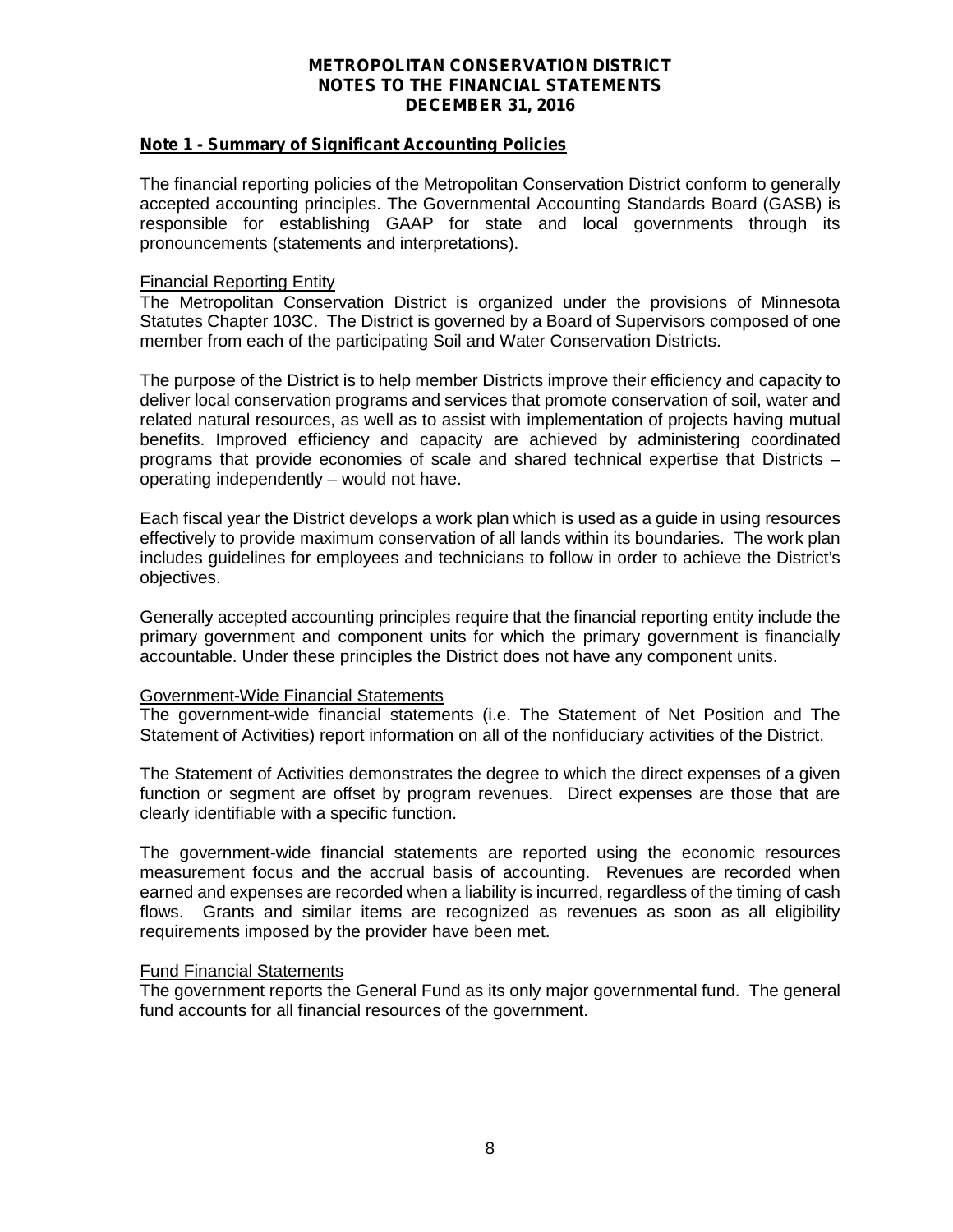Governmental fund financial statements are reported using the current financial resources measurement focus and the modified accrual basis of accounting. Revenues are recognized as soon as they are both measurable and available. Revenues are considered to be available when they are collectible within the current period or soon enough thereafter to pay liabilities of the current period. For this purpose the District considers all revenues, except reimbursement grants, to be available if they are collected within 60 days of the end of the current fiscal period.

Reimbursement grants are considered available if they are collected within one year of the end of the current fiscal period. Expenditures are recorded when a liability is incurred under accrual accounting.

Intergovernmental revenues are reported in conformity with the legal and contractual requirements of the individual programs. Generally, grant revenues are recognized when the corresponding expenditures are incurred.

Investment earnings are recognized when earned. Other revenues are recognized when they are received in cash because they usually are not measurable until then.

In accordance with Governmental Accounting Standards Board Statement No. 33, *Accounting and Financial Reporting for Nonexchange Transactions*, revenues for nonexchange transactions are recognized based on the principal characteristics of the revenue. Exchange transactions are recognized as revenue when the exchange occurs.

#### Budget Information

The District adopts an estimated revenues and expenditures budget for the general fund. Comparisons of estimated revenues and budgeted expenditures to actual are presented in the financial statements in accordance with generally accepted accounting principles. Amendments to the original budget require Board approval. Appropriations lapse at year-end. The District does not use encumbrance accounting.

#### Use of Estimates

The preparation of financial statements in conformity with generally accepted accounting principles requires management to make estimates and assumptions which affect: the reported amounts of assets and liabilities, the disclosure of contingent assets and liabilities at the date of the financial statements, and the reported amounts of revenues and expenditures during the reporting period. Actual results could differ from those estimates.

## Assets, Liabilities and Net Position

## Assets

Investments are stated at fair value, except for non-negotiable certificates of deposit, which are on a cost basis and short-term money market investments, which are stated at amortized cost.

Receivables are collectible within one year.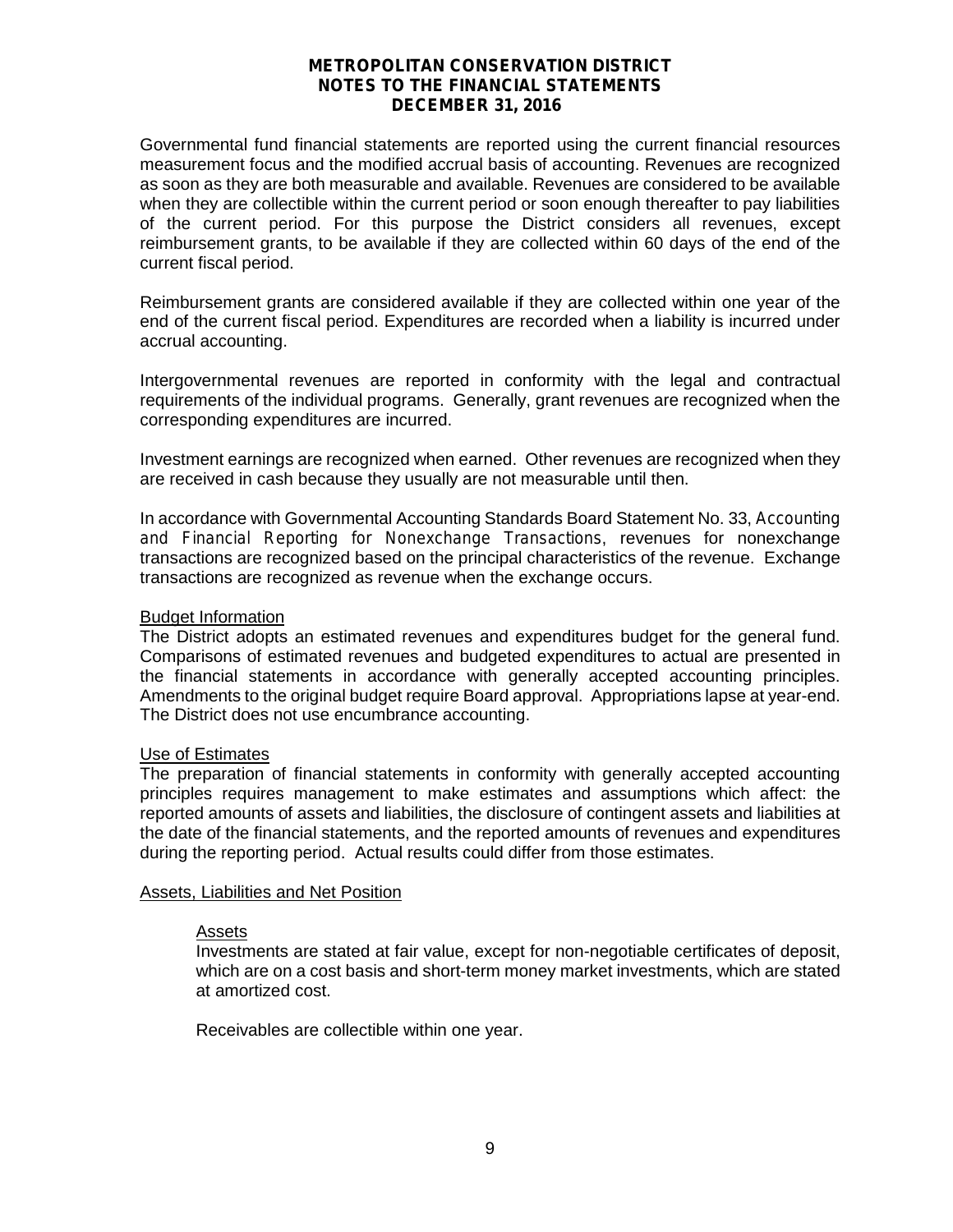Capital assets are reported on a net (depreciated) basis. General capital assets are valued at historical or estimated historical cost.

#### Unearned Revenue

Governmental funds and government-wide financial statements report unearned revenue in connection with resources that have been received, but not yet earned.

#### Classification of Net Position

Net position in the government-wide financial statements is classified in the following categories:

Investment in capital assets – the amount of net position representing capital assets net of accumulated depreciation.

Restricted net position – the amount of net position for which external restrictions have been imposed by creditors, grantors, contributors, or laws or regulations of other governments; and restrictions imposed by law through constitutional provisions or enabling legislation.

Unrestricted net position – the amount of net position that does not meet the definition of restricted or investment in capital assets.

#### Classifications of Fund Balances

Fund balance is divided into five classifications based primarily on the extent to which the District is bound to observe constraints imposed upon the use of the resources in the General Fund. The classifications are as follows:

Nonspendable – the nonspendable fund balance category includes amounts that cannot be spent because they are not in spendable form, or are legally or contractually required to be maintained intact. The "not in spendable form" criterion includes items that are not expected to be converted to cash.

Restricted – fund balance is reported as restricted when constraints placed on the use of resources are either externally imposed by creditors (such as through debt covenants), grantors, contributors, or laws or regulations of other governments; or are imposed by law through constitutional provisions or enabling legislation.

Committed – the committed fund balance classification includes amounts that can be used only for the specific purposes imposed by formal action (resolution) of the Board. Those committed amounts cannot be used for any other purposes unless the Board removes or changes the specified use by taking the same type of action (resolution) it employed to previously commit those amounts.

Assigned – amounts in the assigned fund balance classification the District intends to use for specific purposes that do not meet the criteria to be classified as restricted or committed. In the General Fund, assigned amounts represent intended uses established by the Board or the Board Administrator who has been delegated that authority by Board resolution.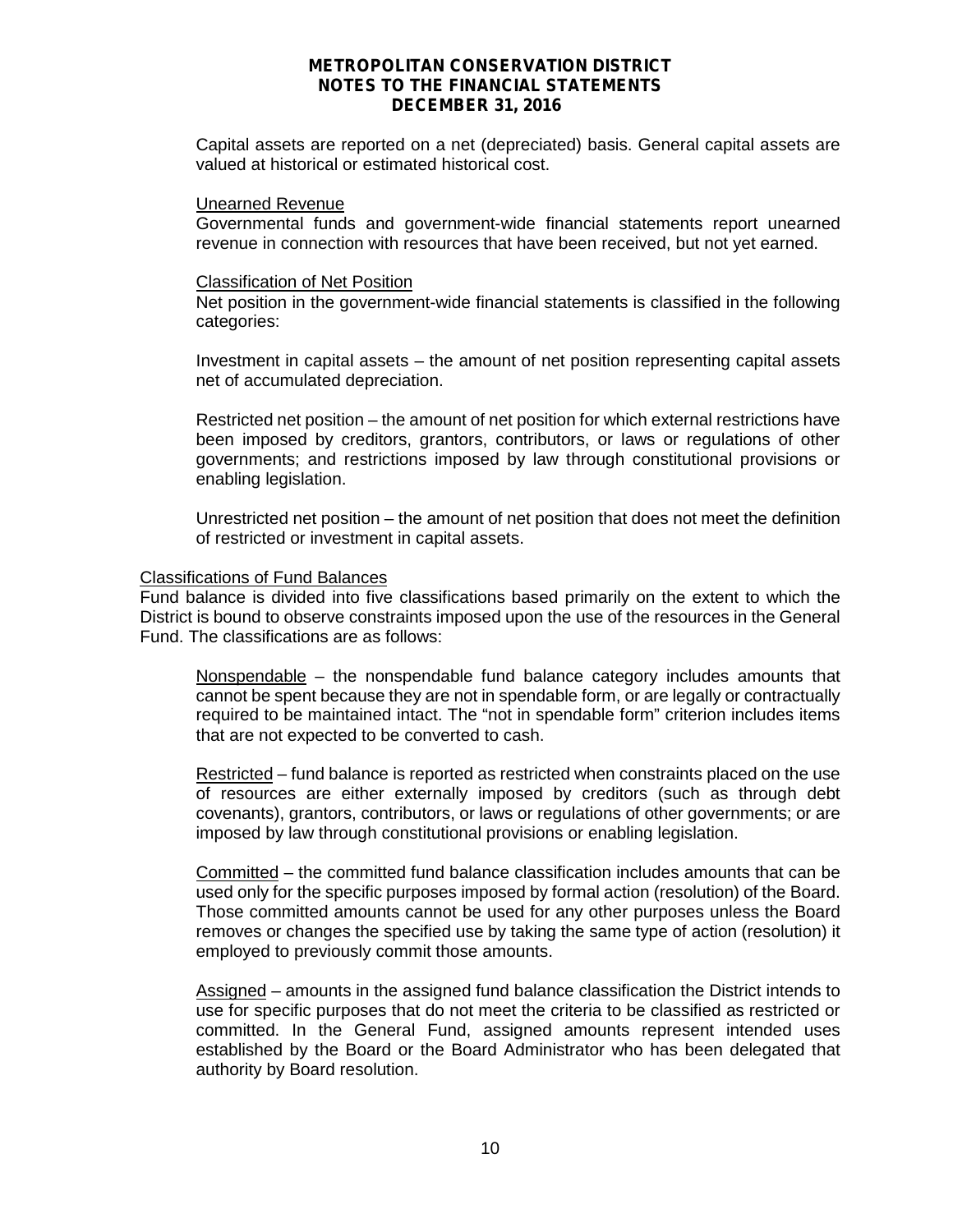Unassigned – Unassigned fund balance is the residual classification for the general fund and includes all spendable amounts not contained in the other fund balance classifications.

The District applies restricted resources first when expenditures are incurred for purposes for which either restricted or unrestricted (committed, assigned, and unassigned) amounts are available. Similarly, within unrestricted fund balance, committed amounts are reduced first followed by assigned, and then unassigned amounts when expenditures are incurred for purposes for which amounts in any of the unrestricted fund balance classifications could be used.

## Explanation of Adjustments Column in Statements

Capital Assets: In the Statement of Net Position and Governmental Fund Balance Sheet, an adjustment is made if the District has capital assets. This adjustment equals the net book balance of capitalized assets as of the report date and reconciles to the amount reported in the Capital Assets Note.

Depreciation for the year: In the Statement of Activities and Governmental Fund Revenues, Expenditures and Changes in Fund Balance, the adjustment equals the total depreciation for the year reported.

## Risk Management

The District is exposed to various risks of loss related to tort; theft of, damage to, and destruction of assets; errors and omissions; injuries to employees; workers' compensation claims; and natural disasters. Property and casualty liabilities and workers' compensation are insured through Minnesota Counties Intergovernmental Trust. The District retains risk for the deductible portion of the insurance. The amounts of these deductibles are considered immaterial to the financial statements.

The Minnesota Counties Intergovernmental Trust is a public entity risk pool currently operated as a common risk management and insurance program for its members. The District pays an annual premium based on its annual payroll. There were no significant increases or reductions in insurance from the previous year or settlements in excess of insurance coverage for any of the past three fiscal years.

## **Note 2 - Detailed Notes**

## Capital Assets

Changes in Capital Assets, Asset Capitalization and Depreciation.

|                                                                          | <b>Beginning</b>                | Addition            | Deletion | Ending                            |  |
|--------------------------------------------------------------------------|---------------------------------|---------------------|----------|-----------------------------------|--|
| Equipment<br>Less: Accumulated Depreciation<br><b>Net Capital Assets</b> | \$165,129<br>97,535<br>\$67,594 | \$120,054<br>26,412 | \$0      | \$285,183<br>123,947<br>\$161,236 |  |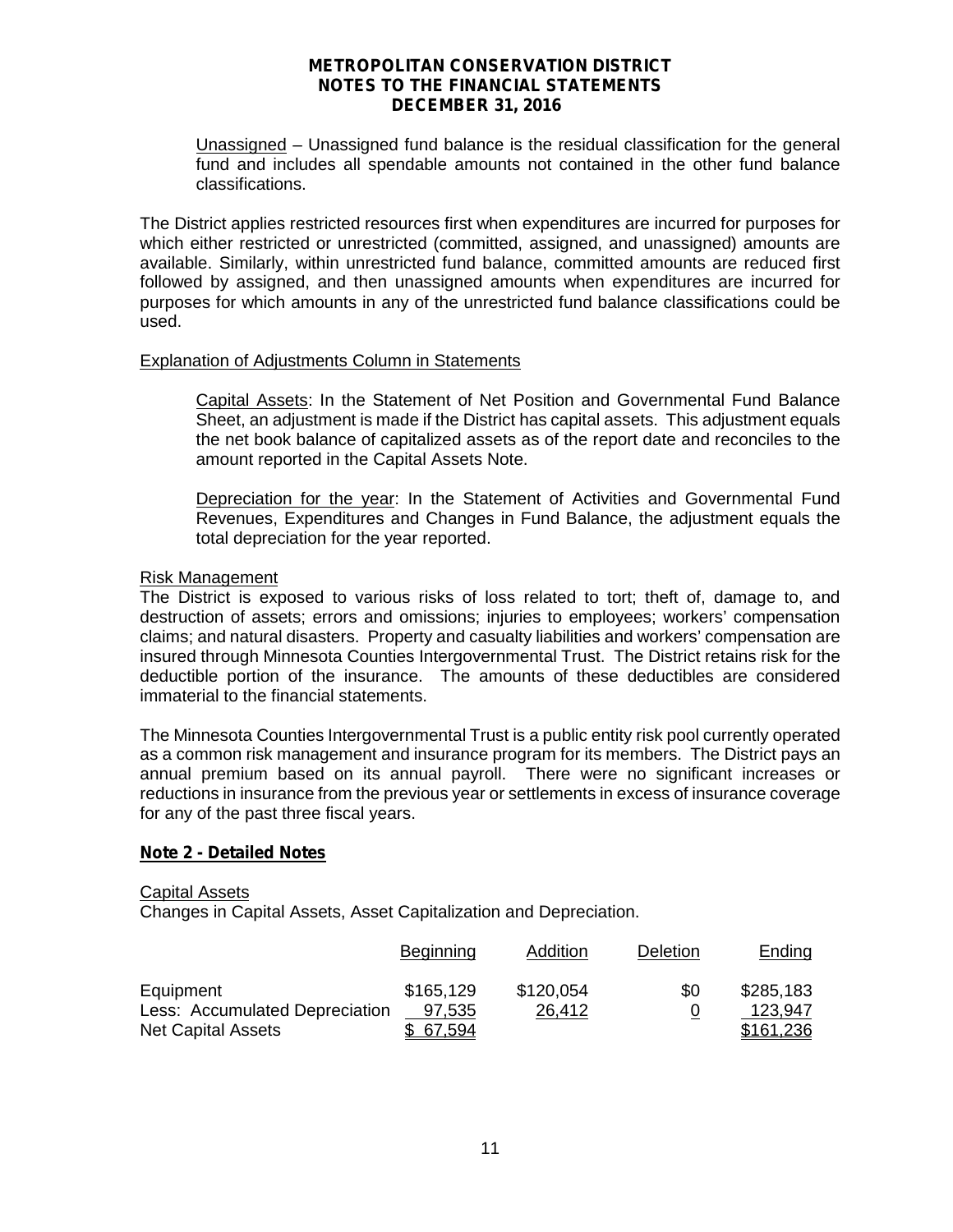The cost of property, plant and equipment is depreciated over the estimated useful lives of the related assets. Leasehold improvements are depreciated over the lesser of the term of the related lease or the estimated useful lives of the assets. Depreciation is computed on the straight-line method. For the purpose of computing depreciation, the useful life for Machinery and Equipment is 5 to 10 years. Current year depreciation is \$26,412.

## Unearned Revenue

Unearned revenue represents unearned advances from the Minnesota Board of Water and Soil Resources (BWSR) for administrative service grants and for the cost-share program. Revenues will be recognized when the related program expenditures are recorded. Unearned revenue for the year ended December 31, 2016, consists of the following: Campus Groundwater \$100,000; NPEA Grants \$401,755; Children's Water Festival \$26,491; SWA Grant \$34,380; ETA Grant \$55,967; Total \$618,593.

## **Deposits**

Minnesota Statutes 118A.02 and 118A.04 authorize the District to designate a depository for public funds and to invest in certificates of deposit. Minnesota Statute 118A.03 requires that all District deposits be protected by insurance, surety bond, or collateral. When not covered by insurance or surety bonds, the market value of collateral pledged shall be at least ten percent more than the amount on deposit (plus accrued interest) at the close of the financial institution's banking day.

Authorized collateral includes treasury bills, notes and bonds; issues of U.S. government agencies; general obligations rated "A" or better; revenue obligations rated "AA" or better; irrevocable standard letters of credit issued by the Federal Home Loan Bank; and certificates of deposit. Minnesota Statutes require that securities pledged as collateral be held in safekeeping in a restricted account at the Federal Reserve Bank or in an account at a trust department of a commercial bank or other financial institution that is not owned or controlled by the financial institution furnishing the collateral.

## Custodial Credit Risk Deposits

Custodial credit risk is the risk that in the event of a financial institution failure, the District's deposits may not be returned to it. The District does not have a deposit policy for custodial credit risk. As of December 31, 2016, the District's deposits were not exposed to custodial credit risk.

## **Note 3 – Fiscal Agents and Hosts**

The Scott Soil and Water Conservation District is the fiscal agent for the District. The Dakota County Soil and Water Conservation District is the host for the Non-Point Engineering Assistance Program. The Anoka Conservation District is the host for the Campus Groundwater Conservation Planning Program. The Washington Conservation District is the host for the Subwatershed Assistance Program through December 31, 2016.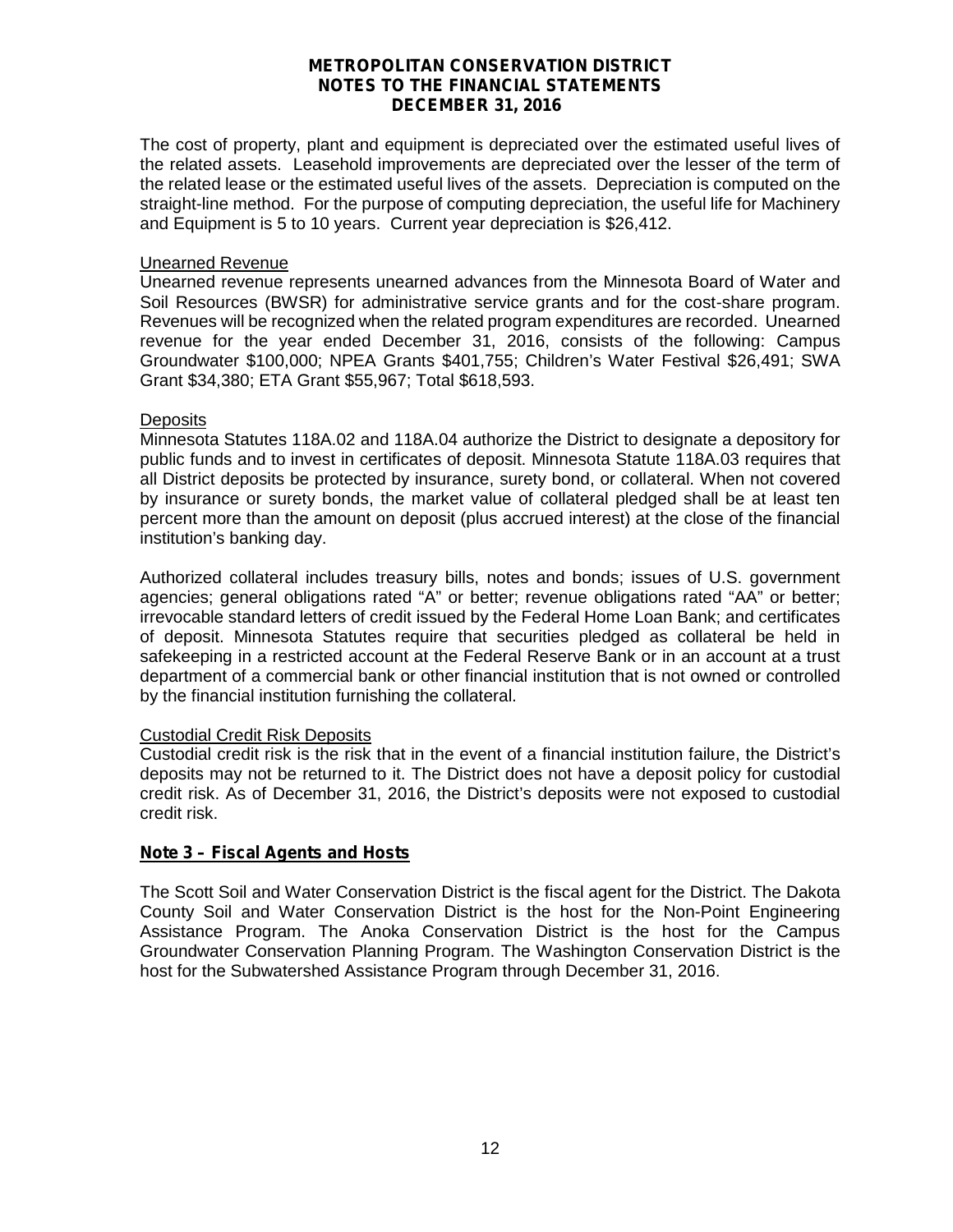## **Note 4 - Reconciliation of Fund Balance to Net Position**

| Governmental Fund Balance, January 1<br>Less: Excess of Expenditures Over Revenues                                 | \$             | 68,905<br>(9,825) |
|--------------------------------------------------------------------------------------------------------------------|----------------|-------------------|
| Governmental Fund Balance, December 31                                                                             | $\mathfrak{F}$ | 59,080            |
| Adjustments from Fund Balance to Net Position:                                                                     |                |                   |
| <b>Plus: Capital Assets</b>                                                                                        | \$             | 161,236           |
| <b>Net Position</b>                                                                                                | \$             | 220,316           |
| Note 5 - Reconciliation of Change in Fund Balance to Change in Net Position<br>Change in Fund Balance              | \$             | (9,825)           |
| Capital Outlay                                                                                                     |                | 120,054           |
| The cost of capital assets are allocated over the<br>capital assets' useful lives at the<br>government-wide level. |                | (26,412)          |
| Change in Net Position                                                                                             | \$             | 83,817            |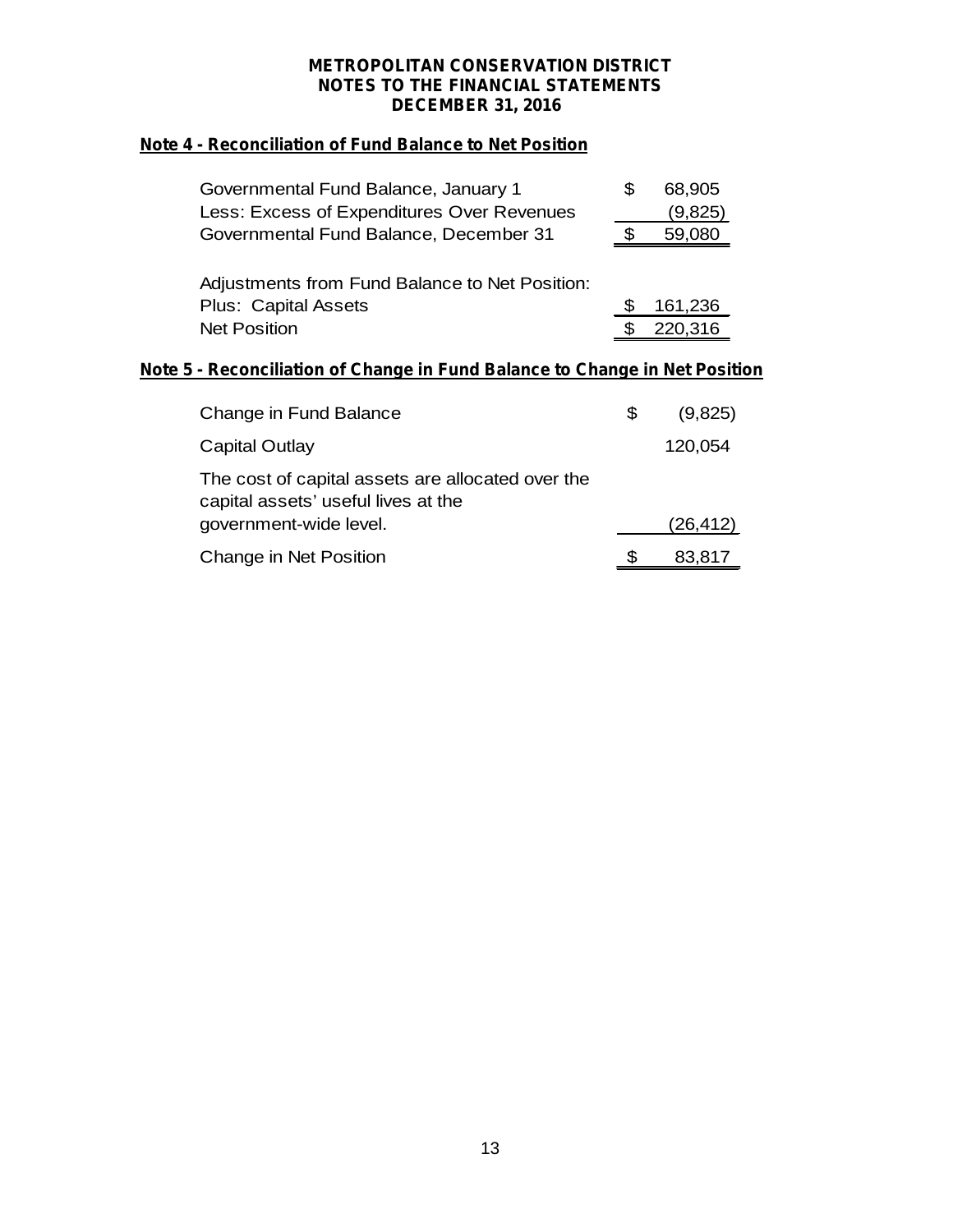## **METROPOLITAN CONSERVATION DISTRICT JORDAN, MINNESOTA BUDGETARY COMPARISON STATEMENT BUDGET AND ACTUAL GENERAL FUND YEAR ENDED DECEMBER 31, 2016**

|                                                   | Original/<br>Final       |               |                         |         |                         | Variance With<br><b>Final Budget</b> |
|---------------------------------------------------|--------------------------|---------------|-------------------------|---------|-------------------------|--------------------------------------|
|                                                   |                          | <b>Budget</b> |                         | Actual  |                         | Positive (Neg)                       |
| <b>Revenues</b>                                   |                          |               |                         |         |                         |                                      |
| Intergovernmental                                 |                          |               |                         |         |                         |                                      |
| Local                                             | \$                       | 6,600         | \$                      | 29,057  | \$                      | 22,457                               |
| <b>State</b>                                      |                          | 678,293       |                         | 543,062 |                         | (135, 231)                           |
| Total Intergovernmental                           | $\overline{\mathcal{G}}$ | 684,893       | $\overline{\mathbf{e}}$ | 572,119 | $\overline{\mathbf{e}}$ | (112, 774)                           |
| Miscellaneous                                     |                          |               |                         |         |                         |                                      |
| <b>Interest Earnings</b>                          | \$                       |               | \$                      | 1,199   | \$                      | 1,199                                |
| Other                                             |                          |               |                         | 1,435   |                         | 1,435                                |
| <b>Total Miscellaneous</b>                        | $\overline{\mathbf{e}}$  |               | $\overline{\mathbf{S}}$ | 2,634   | $\boldsymbol{\$}$       | 2,634                                |
| <b>Total Revenues</b>                             | \$                       | 684,893       | \$                      | 574,753 | \$                      | (110, 140)                           |
| <b>Expenditures</b><br><b>District Operations</b> |                          |               |                         |         |                         |                                      |
| <b>Engineering Contract Services</b>              | \$                       | 300,000       | \$                      | 210,115 | \$                      | 89,885                               |
| Other Services and Charges                        |                          | 274,043       |                         | 38,586  |                         | 235,457                              |
| <b>Supplies</b>                                   |                          |               |                         | 2,540   |                         | (2,540)                              |
| <b>Capital Outlay</b>                             |                          | 112,750       |                         | 120,054 |                         | (7, 304)                             |
| <b>Total District Operations</b>                  | $\overline{\$}$          | 686,793       | $\overline{\$}$         | 371,295 | $\overline{\$}$         | 315,498                              |
| <b>Project Expenditures</b>                       |                          |               |                         |         |                         |                                      |
| Local                                             | \$                       |               | \$                      | 11,936  | \$                      | (11,936)                             |
| <b>State</b>                                      |                          |               |                         | 201,347 |                         | (201, 347)                           |
| <b>Total Project Expenditures</b>                 | $\overline{\$}$          |               | $\overline{\$}$         | 213,283 | $\overline{\$}$         | (213, 283)                           |
|                                                   |                          |               |                         |         |                         |                                      |
| <b>Total Expenditures</b>                         | \$                       | 686,793       | \$                      | 584,578 | \$                      | 102,215                              |
| Excess of Revenues Over (Under)<br>Expenditures   | \$                       | (1,900)       | \$                      | (9,825) | \$                      | (7, 925)                             |
|                                                   |                          |               |                         |         |                         |                                      |
| Fund Balance - January 1                          | \$                       | 68,905        | \$                      | 68,905  | \$                      |                                      |
| Fund Balance - December 31                        | \$                       | 67,005        | \$                      | 59,080  | \$                      | (7, 925)                             |

Notes are an integral part of the basic financial statements.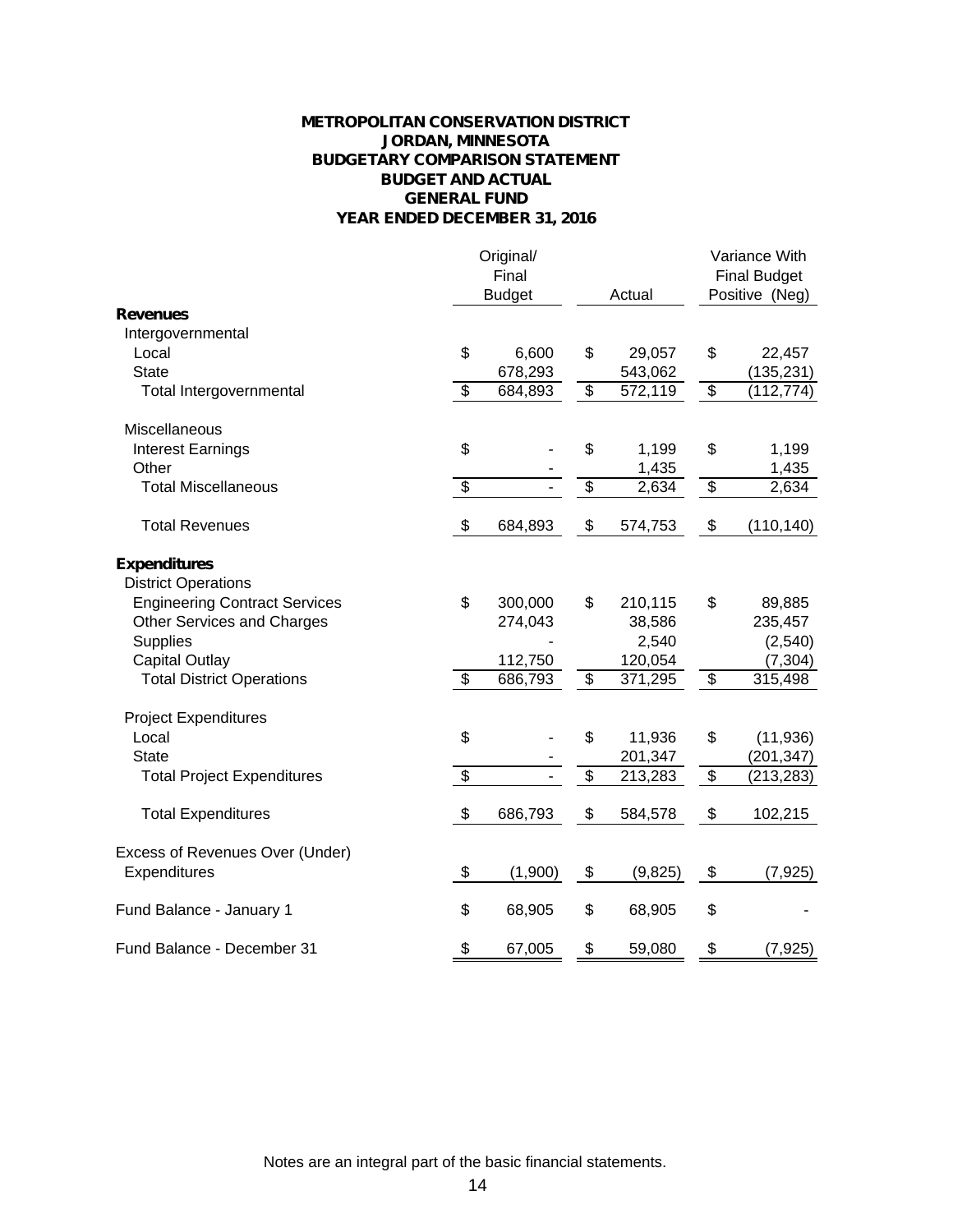# **PETERSON COMPANY LTD.**

## **MINNESOTA LEGAL COMPLIANCE REPORT**

Board of Supervisors Metropolitan Conservation District Jordan, Minnesota

We have audited, in accordance with auditing standards generally accepted in the United States of America, and the standards applicable to financial audits contained in *Government Auditing Standards* (issued by the Comptroller General of the United States), the financial statements of Metropolitan Conservation District of Jordan, Minnesota, as of and for the year ended December 31, 2016, and the related notes to the financial statements, which collectively comprise the Metropolitan Conservation District's basic financial statements, and have issued our report thereon dated August 18, 2017.

The *Minnesota Legal Compliance Audit Guide for Political Subdivisions*, promulgated by the State Auditor pursuant to Minnesota Statute 6.65, contains six categories of compliance to be tested: contracting and bidding, deposits and investments, conflicts of interest, public indebtedness, claims and disbursements, and miscellaneous provisions. Our audit considered all of the listed categories, except that we did not test for compliance with the provisions for public indebtedness because the District is not allowed to issue debt.

In connection with our audit, nothing came to our attention that caused us to believe that the Metropolitan Conservation District failed to comply with the provisions of the *Minnesota Legal Compliance Audit Guide for Political Subdivisions*. However, our audit was not directed primarily toward obtaining the knowledge of such noncompliance. Accordingly, had we performed additional procedures, other matters may have come to our attention regarding the Metropolitan Conservation District's noncompliance with the above referenced provisions.

The purpose of this report is solely to describe the scope of our testing of compliance and the results of that testing, and not to provide an opinion on compliance. Accordingly, this communication is not suitable for any other purpose.

Peterson Company Ltd

PETERSON COMPANY LTD. Certified Public Accountants Waconia, Minnesota

August 18, 2017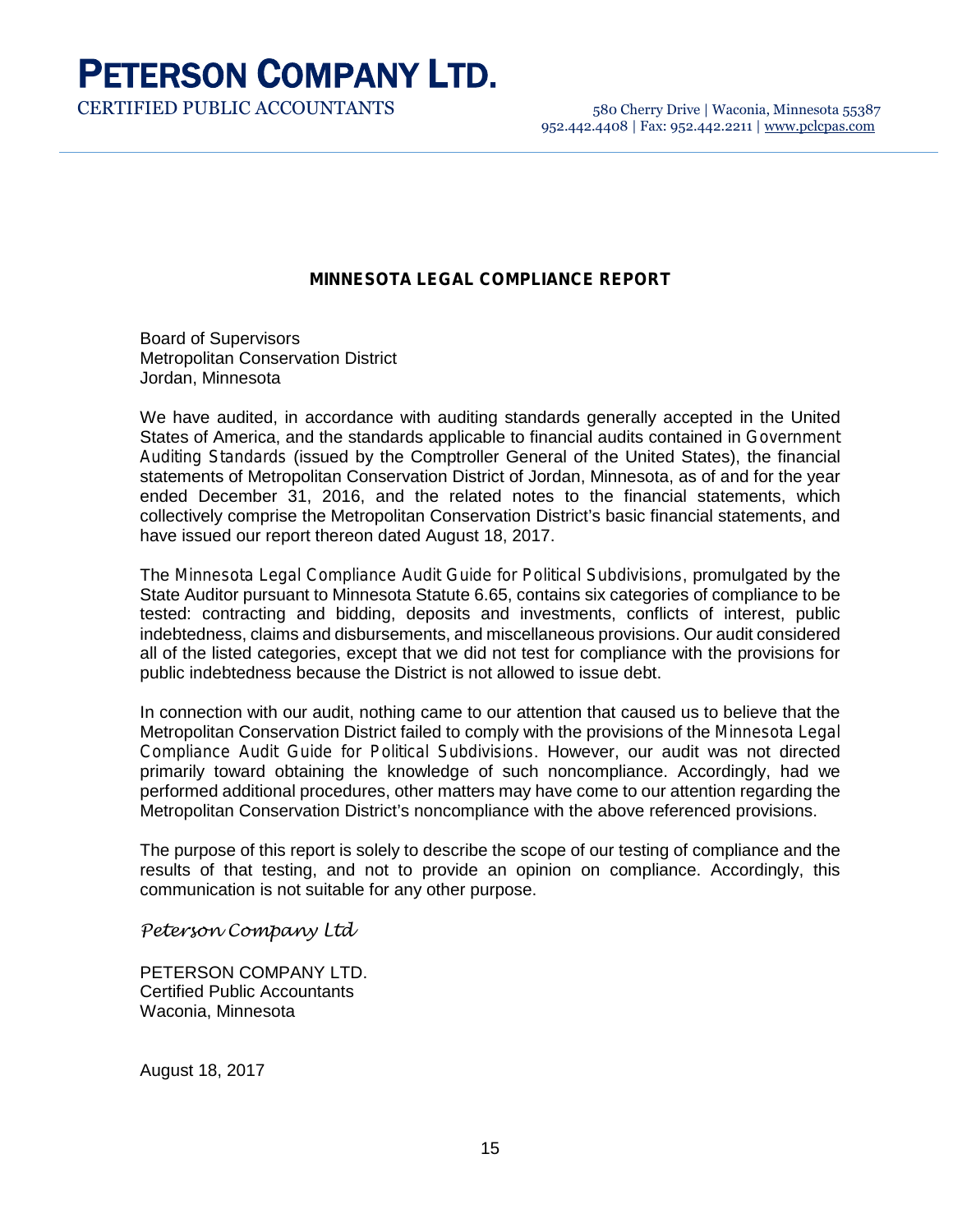# **PETERSON COMPANY LTD.**

## **INDEPENDENT AUDITOR'S REPORT ON INTERNAL CONTROL OVER FINANCIAL REPORTING AND ON COMPLIANCE AND OTHER MATTERS BASED ON AN AUDIT OF FINANCIAL STATEMENTS PERFORMED IN ACCORDANCE WITH** *GOVERNMENT AUDITING STANDARDS*

Board of Supervisors Metropolitan Conservation District Jordan, Minnesota

We have audited, in accordance with the auditing standards generally accepted in the United States of America and the standards applicable to financial audits contained in *Government Auditing Standards* issued by the Comptroller General of the United States, the financial statements of the governmental activities of Metropolitan Conservation District, Jordan, Minnesota, as of and for the year ended December 31, 2016, and the related notes to the financial statements, which collectively comprise Metropolitan Conservation District's basic financial statements, and have issued our report thereon dated August 18, 2017.

## **Internal Control Over Financial Reporting**

In planning and performing our audit of the financial statements, we considered Metropolitan Conservation District's internal control over financial reporting to determine the audit procedures that are appropriate in the circumstances for the purpose of expressing our opinions on the financial statements, but not for the purpose of expressing an opinion on the effectiveness of Metropolitan Conservation District's internal control over financial reporting. Accordingly, we do not express an opinion on the effectiveness of Metropolitan Conservation District's internal control over financial reporting.

A *deficiency* in internal control over financial reporting exists when the design or operation of a control does not allow management or employees in the normal course of performing their assigned functions to prevent, or detect and correct, misstatements on a timely basis. A material *weakness* is a deficiency or a combination of deficiencies in internal control over financial reporting, such that there is a reasonable possibility that a material misstatement of the entity's financial statements will not be prevented, or detected and corrected, on a timely basis. A *significant deficiency* is a deficiency or a combination of deficiencies in internal control over financial reporting that is less severe than a material weakness, yet important enough to merit attention by those charged with governance.

Our consideration of internal control over financial reporting was for the limited purpose described in the first paragraph of this section and was not designed to identify all deficiencies in internal control over financial reporting that might be material weaknesses or significant deficiencies. Given these limitations, during our audit we did not identify any deficiencies in internal control over financial reporting that we consider to be material weaknesses. However, material weaknesses may exist that have not been identified.